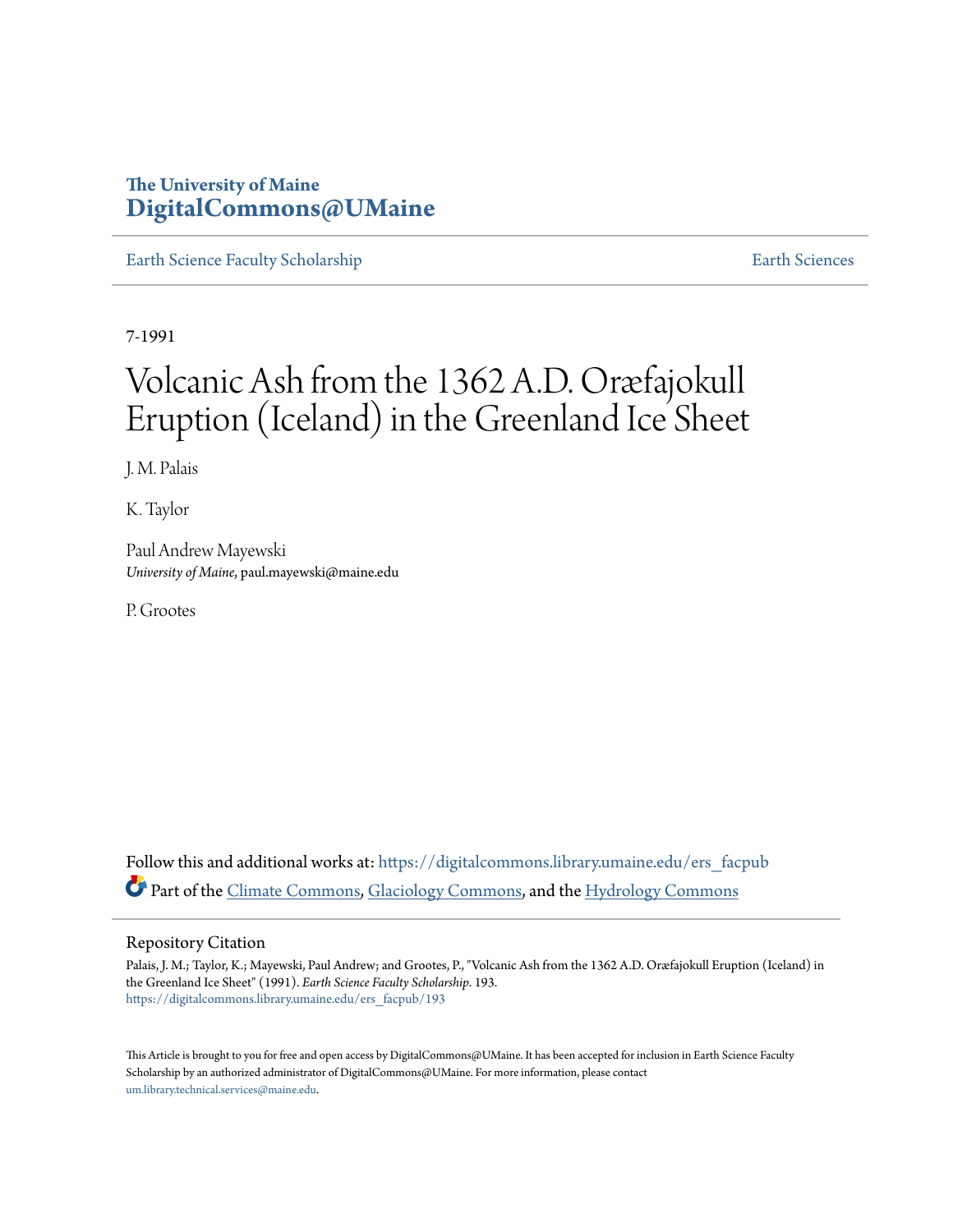#### **VOLCANIC ASH FROM THE 1362 A.D. OR/EFAJOKULL ERUPTION (ICELAND) IN THE GREENLAND ICE SHEET**

**J.M. Palais<sup>1</sup>, K. Taylor<sup>2</sup>, P.A. Mayewski<sup>1</sup> and P. Grootes<sup>3</sup>** 

**Abstract. A continuous record of electrical conductivity measurements (ECM) was made on site during the drilling of a 200 m ice core at Summit, Greenland and was used to identify horizons in the ice that might be linked to volcanic eruptions. In one detailed section that we studied a large peak in the number of particles, two orders of magnitude above the background, was measured. The particle peak was not associated with an ECM peak, however. The particles were identified as volcanic ash on the basis of both particle morphology and chemical composition. The ash composition suggests an explosive rhyolitic eruption and is**  believed to have originatedfrom Oræfajokull in Iceland in **1362 A.D.** 

#### **Introduction**

**Previous work by Hammer (1977, 1984) has demonstrated that elevated levels of electrical conductivity (ECM) in ice cores are usually due to the presence of acids (primarily H2SO4) that are associated with volcanic fallout. Except for recent work by Ram et al.. (1991) on deep ice core**  samples from the Dye 3 core and studies of surface snow **related to the 1982 E1 Chichon eruption by De Angelis et al.(1985), no volcanic ash has ever been identified in an ice core recovered in Greenland. Palais et al.(1990) identified volcanic ash in ice core samples from the South Pole which were selected on the basis of electrical conductivity and sulfuric acid measurements. The Antarctic ash was believed to have originated from a number of globally significant volcanic eruptions.** 

#### **Sampling and Analysis**

**In this study, we used the continuous record of electrical conductivity measured (ECM) on the first 200 m of the GISP2 ice core drilled in 1989 at Summit, Greenland (72o35'N, 38o28'W; 3210 m) (Figure 1) as part of the Greenland Ice Sheet Project 2 (GISP2) to identify sections for detailed examination. These sections were sampled at a frequency of 10 samples per year and were chosen because they contained either ECM peaks or lows, or because they**  were believed to be representative of average background **conditions.** 

Microparticle analyses were performed with an Elzone<sup>tm</sup> model 280 PC particle counter. The Elzone<sup>un</sup> operates on the Coulter<sup>um</sup> principle and measures the equivalent spherical **diameter of insoluble p\_articles immersed ina dilute electrolyte solution. The Elzone an separates the particles into size range channels from approximately 0.6 to 13 gm when using a 30** 

**Copyright 1991 by the American Geophysical Union.** 

**Paper number 91GL01557 0094-8534/91/91GL-0155753.00** 



**Fig. 1. Map of Greenland showing the GISP2 ice core drill site at Summit, Greenland and its geographical position relative to Iceland and the volcano Oraefajokull. Map inset shows the**  dispersal pattern of tephra about the volcano (after Thorarinsson, **1958).** 

**grn orifice tube. Each measurement reported here when**  using a 30  $\mu$ m orifice tube. Each measurement reported here represents the average of three analyses. The precision **is typically from 5-10 % (Fiacco, 1991). Soluble anion and cation chemical analyses were performed by ion chromatography following techniques described by Mayewski et a1.(1990).** 

#### **Results**

**One of the sections which we chose to study, from 174-175 m (Figure 2), was picked to be representative of typical "background" conditions at this depth, although the ECM record also showed a fairly significant negative departure in the electrical conductivity (at 174.6 m) which interested us because we thought it could be due to volcanic dust which had neutralized the background acidity of the ice. Detailed microparticle analyses of this section led to the** 

**<sup>1</sup> Glacier Research Group, Univ.N.H., Durham, NH** 

**<sup>2</sup> Desert Research Institute, Univ. Nevada, Reno, NV** 

**<sup>3</sup> Quaternary Research Center, Univ. Wash., Seatfie, WA**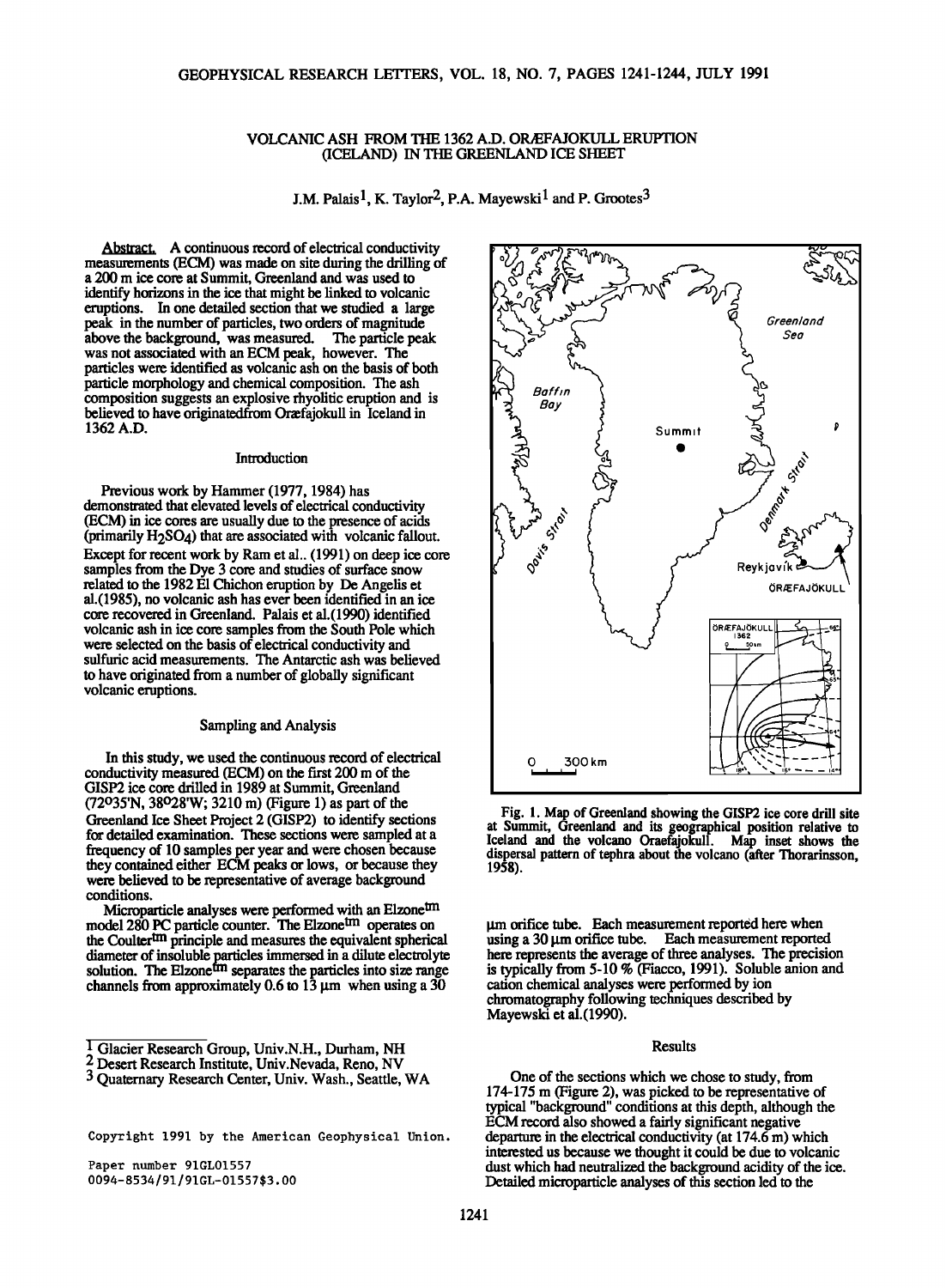

Fig. 2. ECM, oxygen-isotopes, particle number concentration, calcium and sulfate in a section of the **GISP2 ice core from 174 to 175 m.** 

**discovery of a very large peak of particles at about 174.1 m in**  which the number concentration of particles in the size range from 0.65-12.88  $\mu$ m was found to increase by two orders of **magnitude from an average background of about 4.0 x 104/ml**  to a peak value of about  $1.6 \times 10^{6}$  / ml. This is the largest **concentration of particles in the entire 200 m of core analysed so far. The estimated age of this layer is 1362 A.D. according to the current dating scheme derived from interpretation of detailed oxygen-isotope measurements on the**  GISP2 core (P. Grootes, unpublished data, 1991).

**The size distribution of particles in this core section showed the presetice of a significant number of large particles as large as 25 I•m (in typical background samples particles**  are rarely larger than 5  $\mu$ m). This peak in particles also corresponded to peaks in SO<sub>4</sub><sup>2</sup>, Ca<sup>+2</sup> and to a lesser extent Na<sup>+</sup>, K<sup>+</sup>, and Mg<sup>+2</sup>.

**The two samples from this section of core were filtered and a portion of the filter was studied by scanning electron microscope (SEM), for imaging and electron microprobe, for major element analyses. Figure 3 shows two examples of the particles extracted from this layer. The particles range in long**  dimension from less than  $1 \mu m$  up to  $30 \mu m$  and appear to be **a mixture of fresh vesicular shard fragments and blocky ash with a small amount of sub-micron adhering dust.** 

**Preliminary electron microprobe analyses of 8 glass shards from this layer gave an average composition which is shown**  in column 1 of Table 1. These analyses suggest a silicic **source magma and the shards are consistent with deposition**  from a plinian-type eruption cloud. The Oraetajokull eruption **properties** of 1362 A.D. was a major rhyolitic explosive eruption in <br>Iceland that ejected 6.3 km<sup>3</sup> of tephra (2 km<sup>3</sup> D.R.E.) **(Thorarinsson, 1958)(see Figure 1).** 

#### **Discussion**

**According to Thorarinsson.(1958), the Oraefajokull eruption produced the biggest tephra layer in Iceland in historical times (since 870 A.D.) and the third greatest in Iceland during the Holocene (in terms of volume of tephra). The eruption is believed to have occurred in the middle of June, 1362 A.D. Palais and Sigurdsson (1989) analyzed the major element composition of glass inclusions and matrix**  glass in tephra from the 1362 A.D. Orafajokull eruption **(Table 1) and estimated the volatile degassing from this eruption. They estimated a total degassing of 3.4 x 106**  metric tons of acid of which 11 % was H<sub>2</sub>SO<sub>4</sub>, 20% was

**HC1 and 69% was HF. Unfortunately, there are no measurements of fluoride in the ice and the chloride concentrations in this section are only slightly elevated. In fact, emissions of HC1 and HF are often not preserved in ice core layers since it is believed that they are easily scavenged from the atmosphere before reaching the polar regions (Legrand and Delmas, 1988).** 

Comparison of the major element composition of the ash **particles from 174.1 m in the GISP2 core and analyses of glass from tephra samples known to be from Oraefajokull further suggest that the ash discovered in the GISP2 core is from this eruption (Table 1). Moreover, the coincidence in time of the eruption and the estimated age of this ash layer leaves little doubt that the volcanic ash discovered at 174.1 m in the GISP2 core is from the Oraefajokull eruption of 1362 A.D. It is also interesting to note that the position of the ash**  layer, relative to the oxygen-isotope profile, supports **Thorarinsson's (1958) conclusion that the eruption took place in early summer (middle of June), 1362 A.D.** 

Very little is known about the transport distance of **micron-sized volcanic ash away from a volcanic source. Empirical studies by Fisher (1964) suggest that undifferentiated tephra samples with a median diameter of**  about 30  $\mu$ m could be from a source as far as 800 km away **depending on the density of the fragments, the force of the explosion, the height of the eruption column and the wind velocity to which the particles were subjected. Rose and**  Chesner (1987) found ash up to 55  $\mu$ m in a sample collected **in India, 3100 km away from the source of the great Toba eruption (75 ka). Although the Toba eruption was three orders of magnitude larger (in terms of D.R.E.) than the 1362 Oraffajokull eruption, their work demonstrates the**  importance of studying distal, micron-sized ash from **explosive volcanic eruptions.** 

The importance of long-range transport of atmospheric **particulates has been highlighted recently by Palais et al. (1987), Betzer et al. (1988) and Ram and Gayley (1991).**  Palais et al. (1987) found glass shards up to 45  $\mu$ m in two **tephra layers in East Antarctica which were believed to have traveled over 4000 km from their source in the South Sandwich Islands. Betzer et al. (1988) found "giant" (> 75 gm) mineral aerosol particles, believed to be derived from China (Asian Dust), in atmospheric and water-column samples taken over the North Pacific Ocean, 10,000 km from their source. Finally, Ram and Gayley (1991) identified volcanic glass shards, up to 300 gm, in a section of Wisconsinan ice from the Dye 3 ice core in Greenland. Although aprecise source was not given, the authors**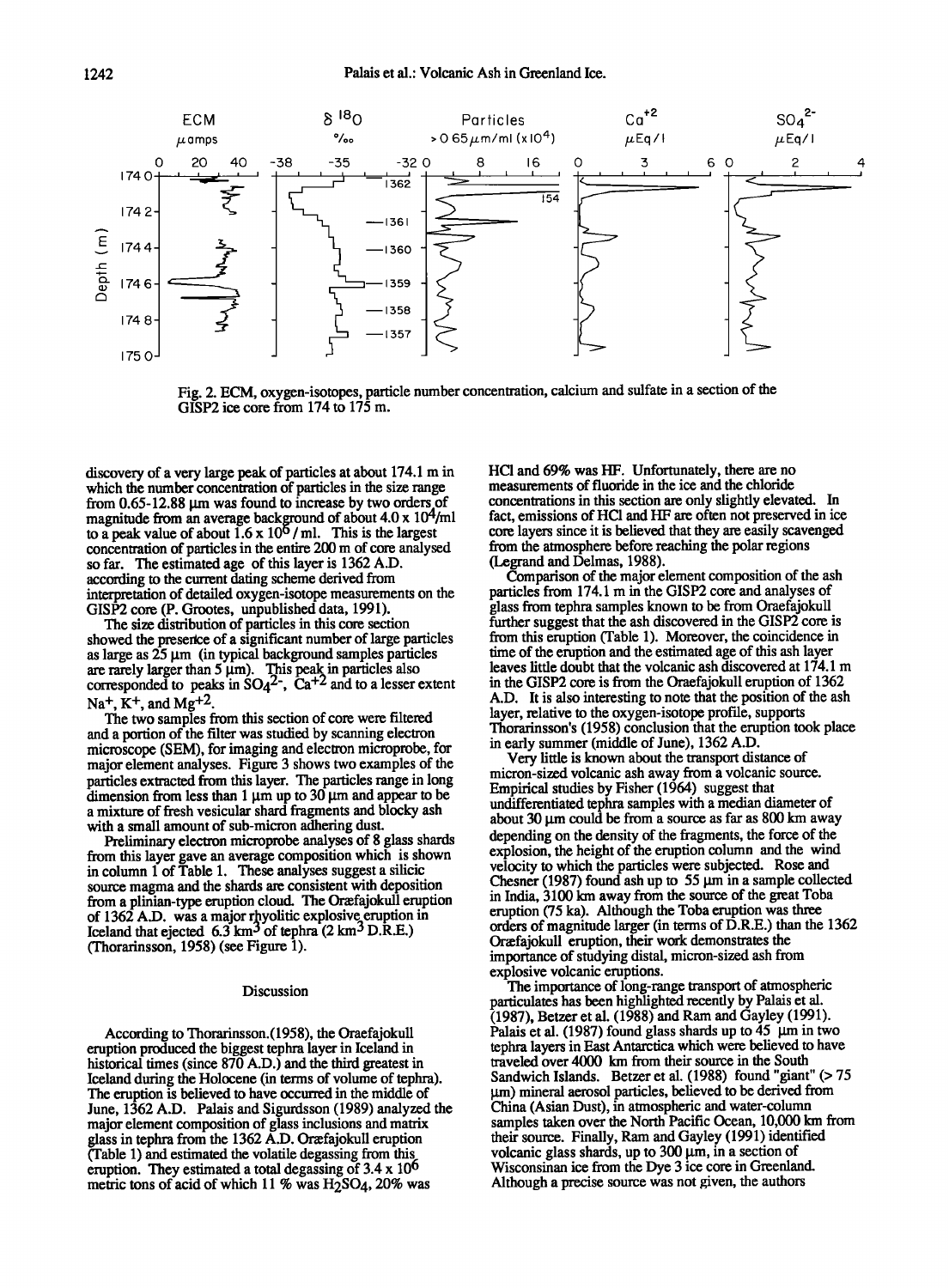

Fig. 3. Scanning electron micrographs of volcanic ash from a layer at 174.1 m. Scale bar on lower right side of photograph.

speculated that the ash might be correlative with ash zone  $Z<sub>2</sub>$ , observed by Ruddiman and Glover (1972) in sediment cores from the north Atlantic. The source of the ash is believed to be Icelandic and/or Jan Mayen volcanoes (Ram and Gayley, 1991).

Therefore it seems that given favorable conditions of atmospheric circulation/ transport (e.g. strong cyclonic storms and/or vigorous convective storms such as are common in the polar regions and the tropics, respectively), volcanic ash may be transported further than normally expected. Oraefajokull is about 1300 km from the Summit, Greenland coresite, well within the distance range given by the above examples.

#### Summary

The discovery of Oræfajokull ash in the GISP2 core is significant because it is the first time that a discrete ash layer from a known volcanic eruption has been identified in the Greenland ice sheet. It is interesting to note that this layer cannot be identified on the basis of a peak in electrical conductivity (ECM). This is very likely due to a neutralization of the acidity by the abundant volcanic ash in this layer (Palais and Kyle, 1988). Further studies of dust samples believed to be volcanic ash are currently in progress. Positive identification of the source of these tephra should continue to help in the dating of the GISP2 core.

Acknowledgements . We thank Ursula Marvin, Beth Holmgren and Raymond Chuan, for assitance with the electron microprobe and SEM analyses. We also thank Sallie Whitlow, Chris Buck and Doug Barrett for the anion and cation analyses. Travis Salig assisted with the oxygen-isotope analyses and data reduction. This work was supported by the Division of Polar Programs, National Science Foundation.